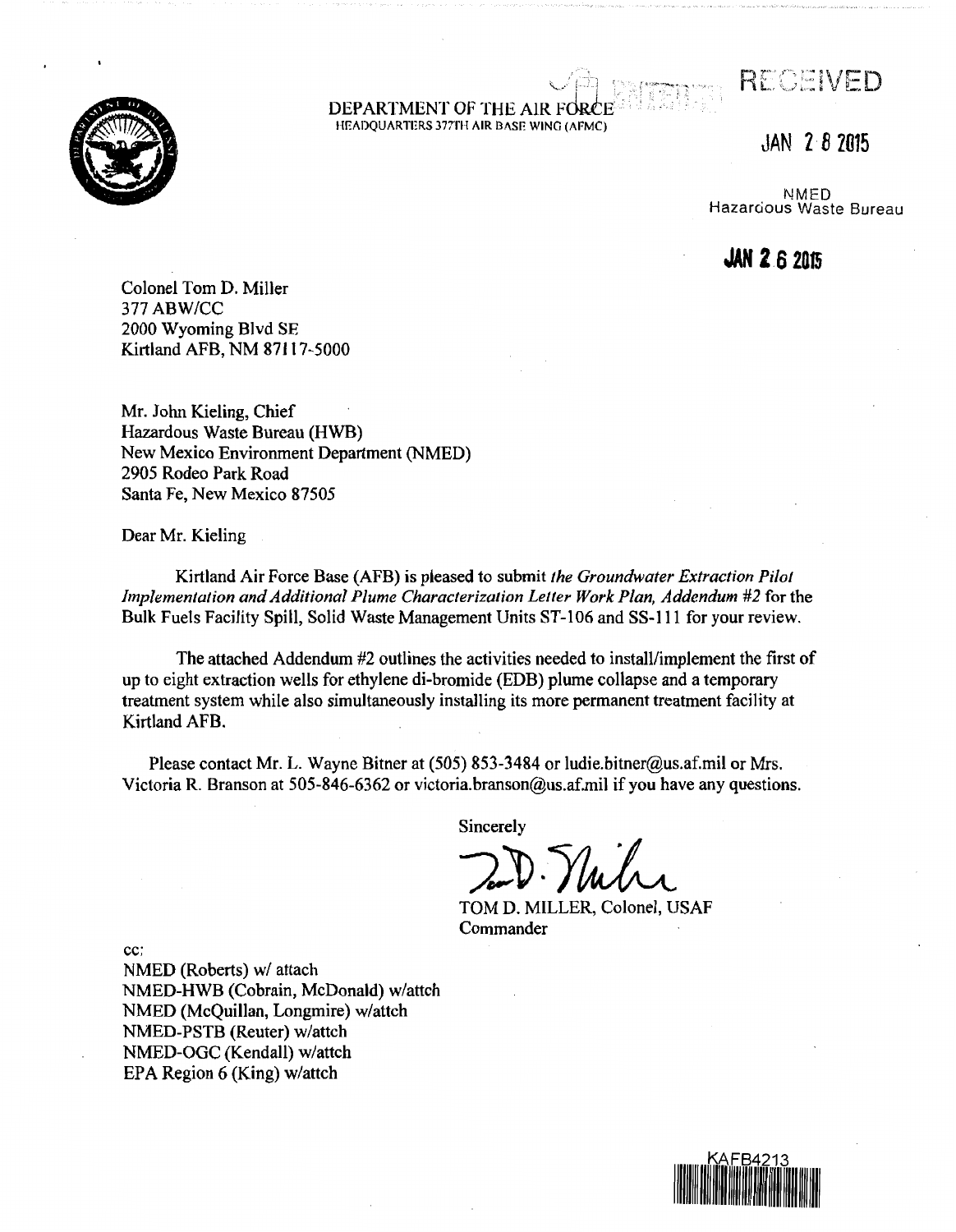$\ddot{\phantom{a}}$ 

# **40 CFR 270.11 DOCUMENT CERTIFICATION JANUARY 2015**

I certify under penalty of law that this document and all attachments were prepared under my direction or supervision according to a system designed to assure that qualified personnel properly gather and evaluate the information submitted. Based on my inquiry of the person or persons who manage the system, or those persons directly responsible for gathering the information, the information submitted is, to the best of my knowledge and belief, true, accurate, and complete. I am aware that there are significant penalties for submitting false information, including the possibility of fines and imprisonment for knowing violations.

TOM D. MILLER, Colonel, USAF Commander, 377th Air Base Wing

**JAN 2 6 2015** 

This document has been approved for public release.

 $\frac{1}{\sqrt{2\pi}}$ 

KIRTLAND AIR FORCE BASE 377th Air Base Wing Public Affairs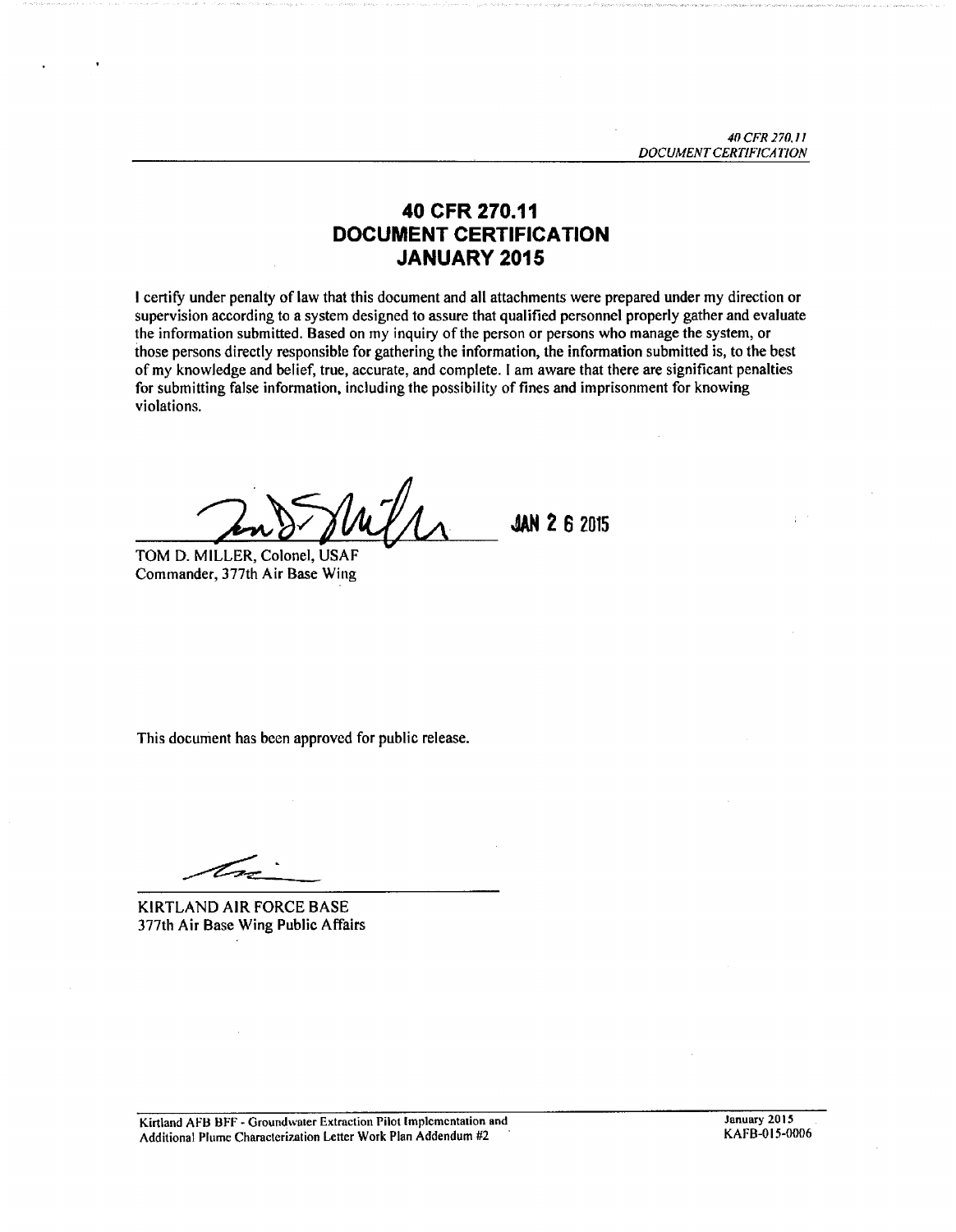

CB&I Federal Services LLC 2440 Louisiana Blvd. NE, Suite 300 Albuquerque, NM 87110 Tel: +1 505 262 8800 Fax: +1 505 262 8855 www.CBI.com

January 26, 2015

#### **Subject: Kirtland Air Force Base Bulk Fuel Facility – Groundwater Extraction Pilot Implementation and Additional Plume Characterization Letter Work Plan Addendum #2**

This Kirtland Air Force Base (AFB) Bulk Fuel Facility (BFF) Groundwater Extraction Pilot Implementation and Additional Plume Characterization Letter Work Plan Addendum #2 has been prepared by CB&I Federal Services LLC (CB&I) for the U.S. Army Corps of Engineers (USACE), Albuquerque District, under Contract No. W912DY-10-D-0014. This letter Work Plan Addendum #2 describes the Air Force's plan to achieve the New Mexico Environment Department (NMED) directive to begin treating EDB in the dissolved phase plume by the end of June, 2015 (letter dated January 15, 2015; NMED, 2015) using a temporary treatment system, while at the same time continuing to design and build the permanent treatment system as described in the Air Force letters of August 1, 2014 (NMED 2014a) and October 3, 2014 (NMED 2014b).

### **Proposed Approach**

#### **Probe well**

The probe well (KAFB-106212) will be installed as described in the August 1, 2014 Work Plan. However, the sampling schedule will be accelerated as follows:

*August 1, 2014 Work Plan: Three bi-weekly sampling events (i.e., 0, 2, and 4 weeks) will be conducted to collect groundwater samples in triplicate, and the average EDB concentration among all nine samples will be used to make this determination [that the average EDB concentration is >0.05 µg/L].* 

Proposed Approach: Three sampling events will be conducted on three successive days to collect groundwater samples in triplicate, and the average EDB concentration among all nine samples will be used to make the determination that the average EDB concentration is >0.05 µg/L (MCL).

If the average EDB concentration is at or above the MCL, another deeper probe well will be installed and sampled as described above. In this case, the remainder of this Work Plan Addendum #2 will be moot and a new schedule will be developed based on installation and sampling of the deeper probe well.

### **Extraction Well**

The extraction well (KAFB-106228) will be installed as described in the August 1, 2014 Work Plan, based on the geotechnical results from core samples in the probe well and NMED approval of the final design.

#### **Conveyance Piping from Extraction Well and Well Vault**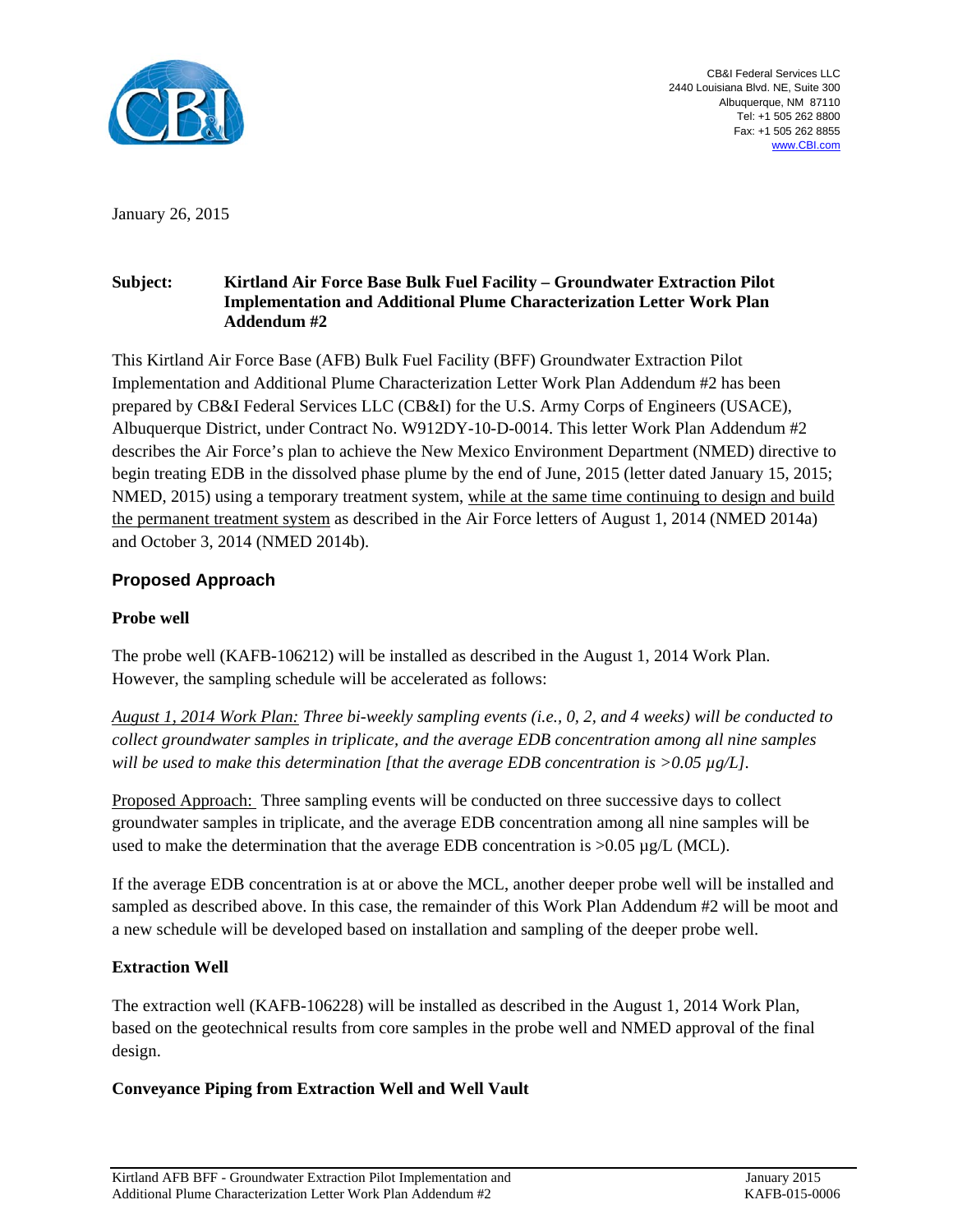*August 1, 2014 Work Plan and Draft Basis of Design: The draft BoD describes the installation of two pipelines from the extraction well to the treatment system: the first pipeline will be sized for a minimum flow rate of 100 gpm and maximum flow rates of 200 gpm, and will service the extraction well (KAFB-106228). A second pipeline will be installed to handle approximately 600 gpm to service future extraction wells.* 

Proposed Approach: The first 100-200 gpm pipeline will be installed on an accelerated schedule, but with the same specifications (double–wall high-density polyethylene (HDPE) with leak detection system and automated shutdown of the extraction well pump if a leak is detected). The second pipeline will be installed at a later date and in a location that best serves the additional extraction wells to be installed.

### Assumptions:

- 1. A Procurement Design Package will be developed to support procurement of the pipeline and well vault installation, rather than 50% and 100% designs. Review of this design package by USACE/AF/NMED will be completed within 3 days of receipt to maintain schedule and proceed with the pipeline procurement and construction. As-builts will be provided following the pipeline installation.
- 2. City of Albuquerque (CABQ) will base permits on the procurement design package level of detail, and ROE to run the pipeline down the alley and under Louisiana will be final before construction of the pipeline in alley starts (late March).

## **Treatment System**

*August 1, 2014 Work Plan: Design and construction of the groundwater treatment system as described in the work plan will continue as planned.*

Proposed Approach: In order to meet the June 30, 2015 date, a temporary treatment system (using two or three granulated activated carbon canisters in lead-lag configuration) capable of treating up to 100 gpm of contaminated groundwater will be rented and placed on Kirtland AFB at the point where the pipeline from the extraction well enters the Base. The temporary treatment system will be very similar to the system used for the aquifer test at well KAFB-106157 in fall of 2013. Influent groundwater will be sampled prior to treatment. Like the fall 2013 system, treated groundwater will initially be held in baker tanks and sampled and analyzed on an expedited basis to demonstrate that effluent contaminant concentrations (primarily EDB) are below MCLs and the water can be re-infiltrated to the subsurface. The influent groundwater, water between the lead and lag canisters, and treated effluent will be sampled weekly for the first three weeks of operation, and monthly thereafter during operation of the system.

### Assumptions:

- 1. A Procurement Design Package will be developed to support procurement of the temporary treatment system. Review of this design package by USACE/AF/NMED will be completed within 5 days of receipt to maintain schedule and proceed with the treatment system procurement and installation. Since this is a temporary system, as-builts will not be required.
- 2. Electrical supply will be from the existing 5 KV line or using a rented generator.